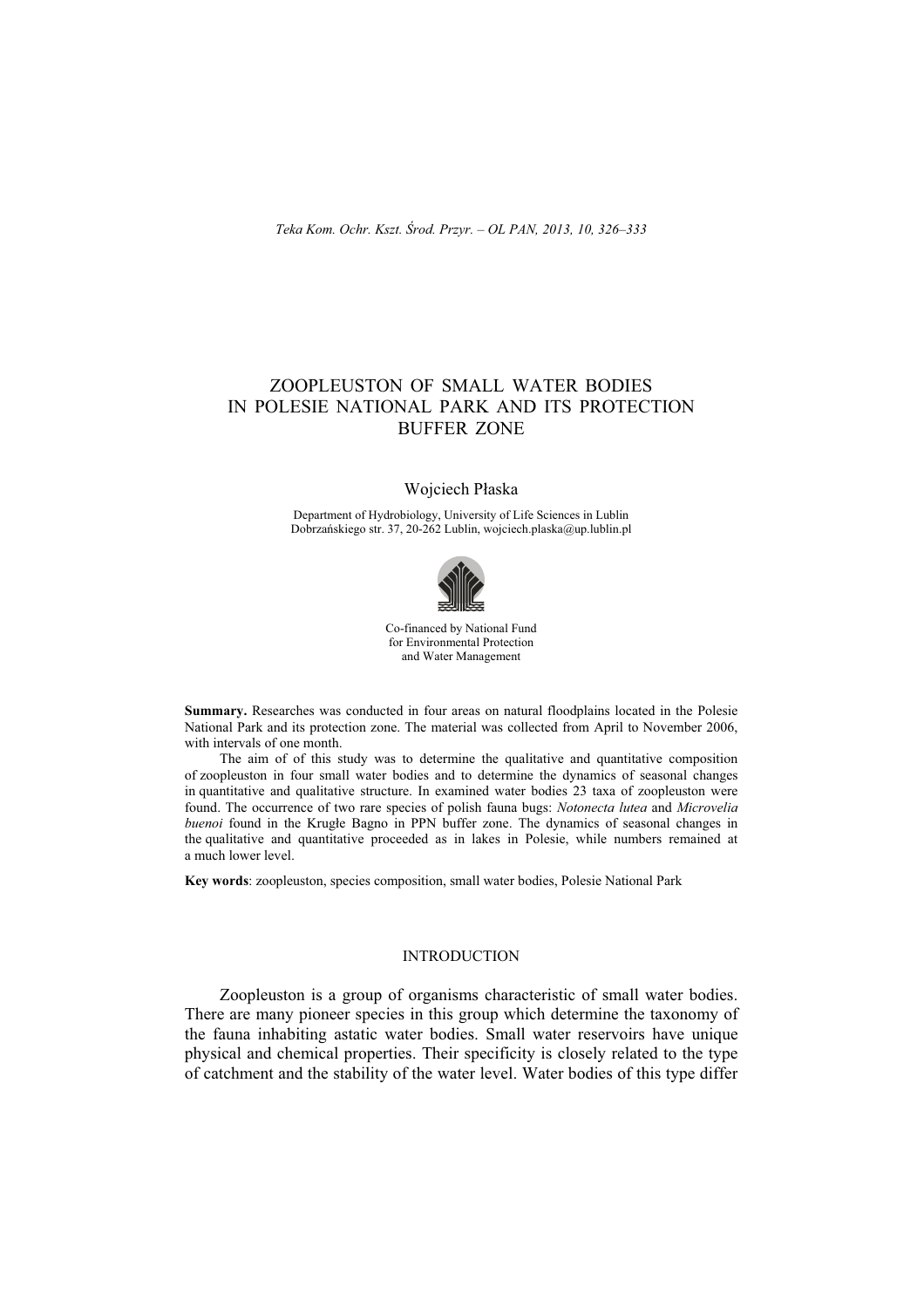in certain abiotic factors and are in various stages of ecological succession. They often have a variable pH and water conductivity, and some of them dry out periodically in the absence of precipitation. Small water reservoirs are typical elements of the landscape Polesia Lublin, so the area was chosen to this study [Radwan and Kornijów 1998].

The aim of this study was to determine the qualitative and quantitative composition of zoopleuston in four small reservoirs in Polesie National Park and its protection zone and to determine the dynamics of seasonal changes in the quantitative and qualitative structure of this animal community.

#### STUDY AREA, MATERIAL AND METHODS

The study was carried out in four small natural water bodies located in Polesie National Park and its protection zone. The investigated water bodies were surrounded by bogs or located on the edge. The reservoirs had small surface areas (max. 50 m<sup>2</sup>) and were shallow (max 0.7 m, min 0.1 m). In summer, the reservoirs were significantly reduced in size, forming small pools of shallow water.

The water bodies were astatic and prone to drying out. In the entire period studied, the reservoirs Krugłe Bagno and Bagno Bubnów retained relatively high water levels. The reservoirs Blizionki and Durne Bagno were unstable and had low water levels in the second half of the growing season.

Most of the studied water reservoirs were characterized by a low pH and low conductivity. Only the Bagno Bubnów reservoir, located in a fen, had different water properties (Tab. 1).

| Water body       | Temp., °C | Conductivity<br>$\mu S \cdot cm^{-1}$ | $O_2$<br>mg · dm <sup>-3</sup> | pH  |
|------------------|-----------|---------------------------------------|--------------------------------|-----|
| Krugłe Bagno     | 15.2      | 52                                    | 61                             | 4.8 |
| Bagno Bubnów     | 15.5      | 520                                   | 72                             | 7.2 |
| Durne Bagno      | 14.4      | 120                                   | 58                             | 4.6 |
| <b>Blizionki</b> | 14.8      | 85                                    | 65                             | 4.2 |

Table 1. Phisical and chemical characteristic of water in investegated water bodies (mean values for studied period)

The material for the present work was collected from April to November 2006 at one-month intervals. Samples were collected at a depth of 0.3 m using a hand net and a metal frame with an area of  $0.25 \text{ m}^2$ .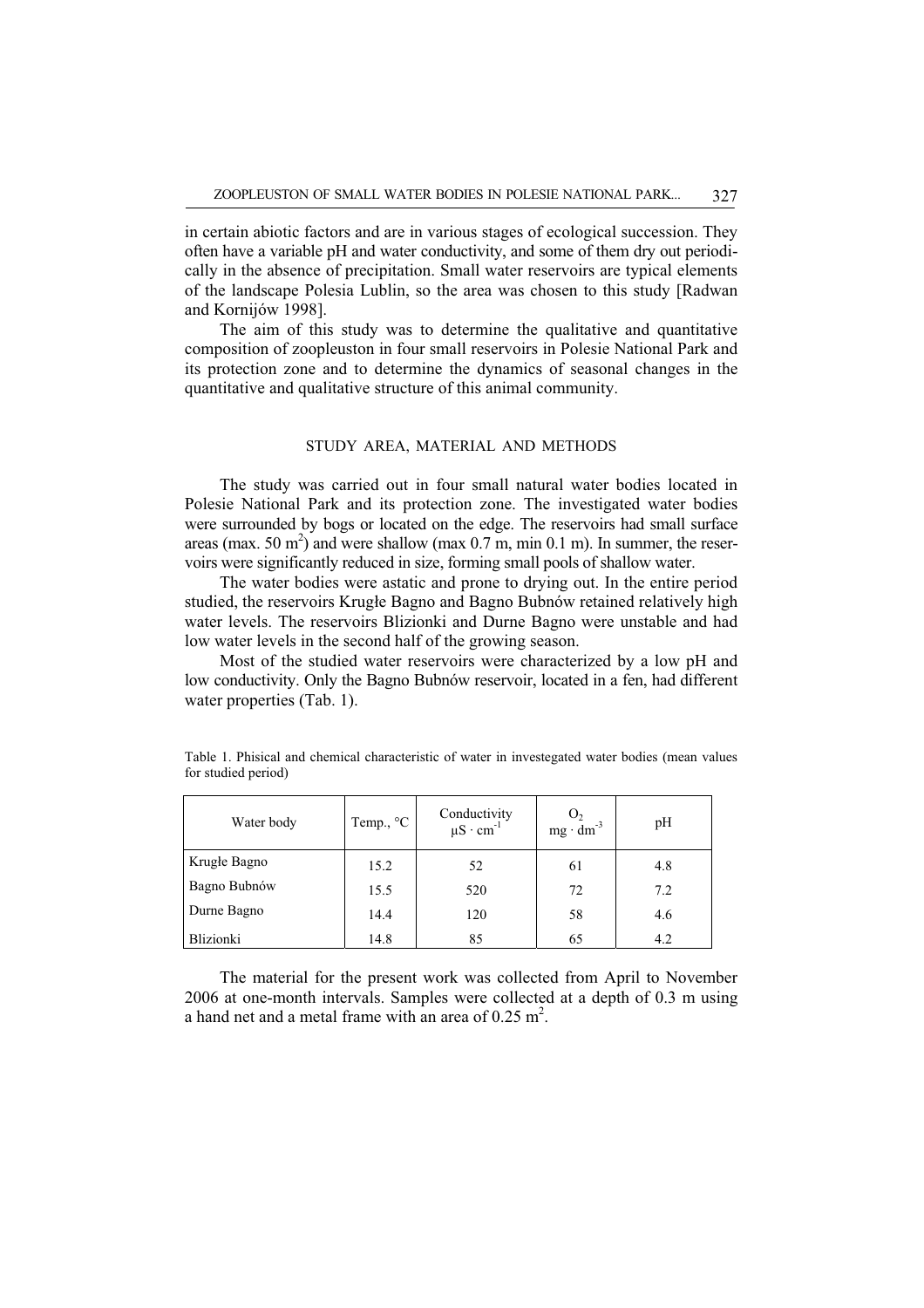### RESULTS AND DISCUSSION

In the studied water bodies, a total of 23 taxa of zoopleuston were identified. Among them, there were two species of water bugs rarely encountered among the Polish fauna: *Notonecta lutea* and *Microvelia buenoi* [Jaczewski and Wróblewski 1977, Wróblewski 1980]. The collected fauna belonged to the following taxonomic groups: Heteroptera aquatica – 19 species, Diptera – two taxa, Collembola – and one species of Coleoptera (Fig. 1).

All four taxonomic groups representing zoopleuston were found in the water reservoirs Krugłe Bagno, Bagno Bubnów and Durne Bagno. Blizionki was an exception as no pleustonic Collembola was observed in its waters.

The largest number of taxa were found in the reservoir Krughe Bagno  $-15$ taxa, and one fewer in Bagno Bubnów (14 taxa). The communities of the reservoirs Blizionki and Durne Bagno consisted of 10 and 11 taxa, respectively. The highest number of taxa (of up to 9) was recorded in April in the water reservoir Krugłe Bagno; in the other reservoirs, the size of the zoopleuston communities reached 7 taxa in the spring and early summer. In the following months, there was a marked decline in the number of taxa in all of the reservoirs studied (Fig. 1).



Fig. 1. Number of taxa zoopleuston in investigated water bodies

Previous studies of other small bodies of water in Poland have generally reported a larger number of species of Heteroptera [Kurzątkowska 1999, Płaska 2002, 2010]. This has primarily been due to the qualitative methodology used, which makes it possible to catch a larger number of species, but does not allow to determine the number of fauna tested. In comparison to the quantitative re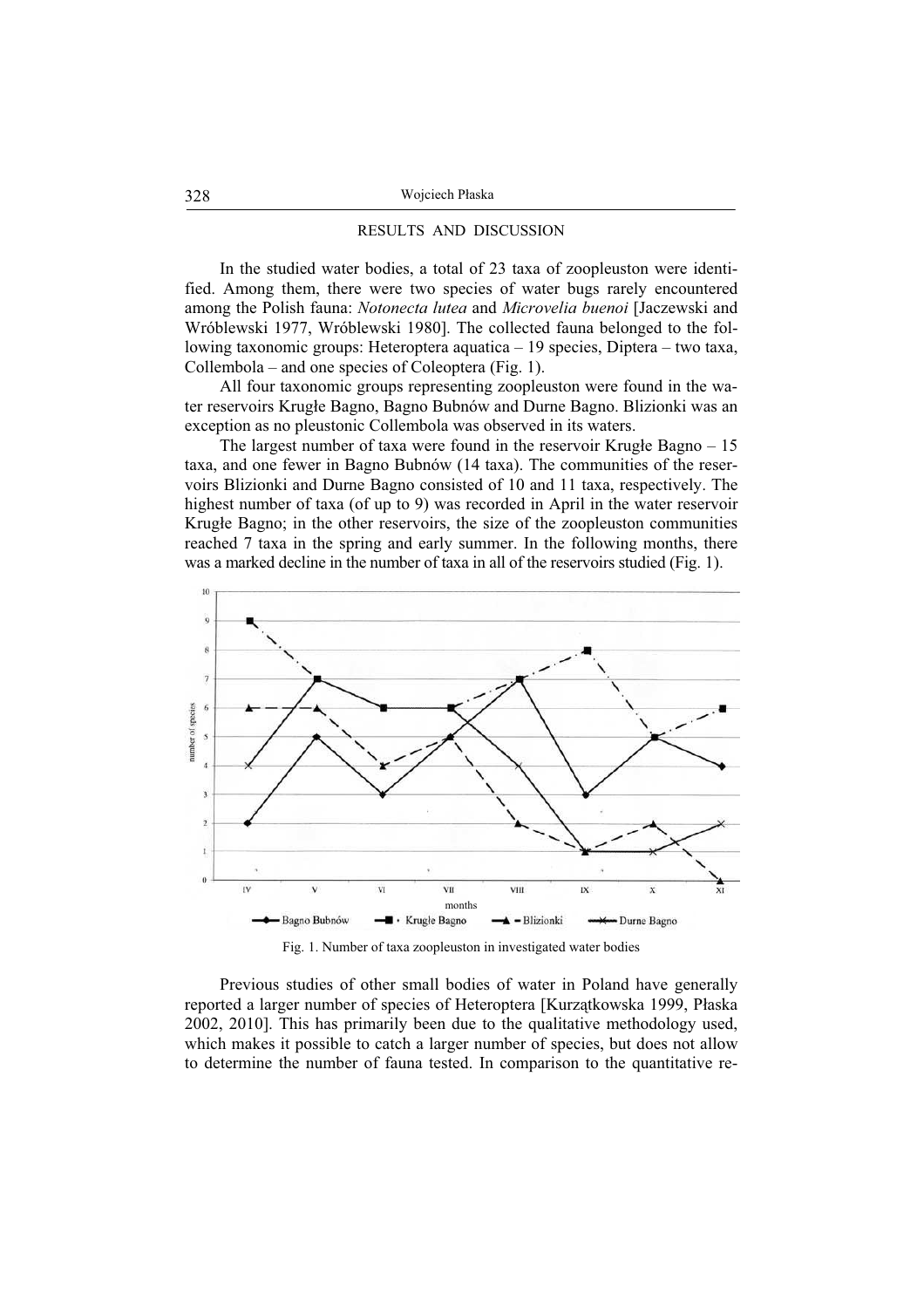search conducted in the littoral lakes of the Łęczna-Włodawa Lakeland, the lower number of taxa in the water reservoirs discussed in the present article can be associated with factors limiting the occurrence of many species typical of such habitats, as well as the spatial structure of the habitat [Mielewczyk 1983–1984, Páaska 2002, 2009]. Research conducted in subsequent years in peat excavations on the moors of PPN showed similar dynamics of the number of taxa [Páaska 2010].

Research conducted in the subsequent years in peat excavations on the moors of PPN showed a similar dynamics of the number of taxa [Páaska 2010]. The nature of the investigated astatic water bodies and the periodic lack of water in them may have been the cause of the temporary changes in the taxonomic composition of their fauna. Seasonal changes in the number of taxa are usually related to the development cycle of insects. However, they are also often associated with winter survival or the possibility of colonization by migrating species [Kurzatkowska 1994, 2002b, Płaska 2009]. In those reservoirs which were less susceptible to changes in the water level, the profile of the seasonal dynamics of the number of taxa points to the stability of the population and the possibility of migration from other habitats.

The quantitative composition of zoopleuston showed a clear seasonal variation. Two peaks of development were usually observed in the population dynamics: the first, spring peak in the month of May, and a second peak in August and September. The early-summer peak in population numbers was typical of the more stable habitat of the marshy ponds of Krugłe Bagno and Bagno Bubnów, which were less susceptible to fluctuations in the water level. The low water level in the reservoirs Durne Bagno and Blizionki led to the disappearance of the latter in November which, in turn, caused a complete collapse of the zoopleustonic population (Fig. 2).



Fig. 2. Density of zoopleuston in investigated water bodies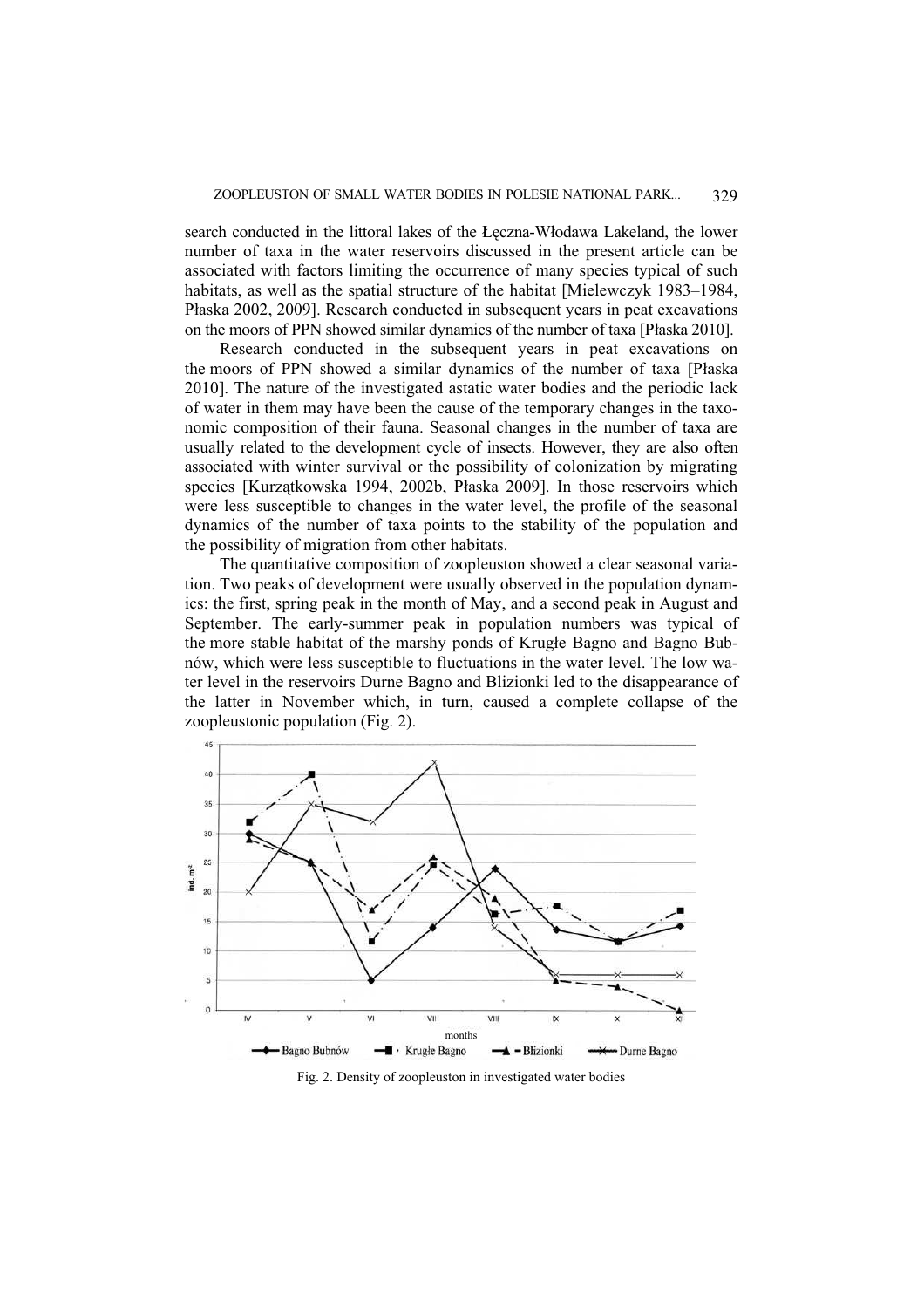The spring peak in the seasonal dynamics of the zoopleuston of Bagno Bubnów was associated with the peak of development of Culicidae, which are typical of waters without fish or large invertebrate predators [Páaska 2007]. The summer peak of development led to the emergence of numerous peatland and small-waterbody species typical of more stable habitats [Kurzątkowska 1999, Páaska 2010].

The fact that water bugs reached their peak density in Krugle Bagno was due to the presence of Culicidae which were the main component of the zoopleuston in this reservoir in the early spring. Their presence, in turn, was probably a result of the proximity of peat pits located at a nearby bog. Peat excavations are characterized by a high species richness of aquatic bugs [Páaska 2010].

The marshes at the edges of Durne Bagno and Blizionki were initially quickly colonized mainly by Culicidae, Gerridae, and *Hesperocorixa sahlbergi*. These pioneering taxa are known to intensively colonize spring floodings near bogs [Páaska 2010]. However, the low water level caused a deterioration in the living conditions which led to the gradual decline of all taxonomic groups.

The results indicate that fauna density in the investigated reservoirs was slightly lower than in the littoral lakes [Páaska 2002, 2009] and peat areas of Poleski National Park [Páaska 2010]. This was probably due to the fact that small bodies of water offer a less favorable habitat than littoral lakes, particularly because of the unstable water level [Macan 1965, Oscarson 1987, Tolonen *et al.* 2001, 2003]. The seasonal dynamics of zoopleuston in Krugle Bagno and Bagno Bubnów was similar to the trends observed in littoral lakes [Páaska 2002, 2009]. However, there was an atypical peak in density of zoopleuston in early spring, which is characteristic of peatbog habitats. It can be determined by significant specimen survivability wintering in moss.

In most of the sites explored, water bugs (Heteroptera aquatica) were clearly the dominant group of zoopleuston. A second group, dominating in the spring, were Culicidae, which reached peak numbers at that time of the year. However, the total percentage of Culicidae reached in the Bagno Bubnów 19%, 17% of the Durne Bagno and 14% of a reservoir Blizionki. Another group of taxonomic dominants were water beetles which made up 17% of the zoopleuton in Krugle Bagno, 16% in Blizionki, and 15% in Durne Bagno. The majority of Collembola specimens were found in the reservoirs Krugłe Bagno and Bagno Bubnów where they represented up to 9% of the zoopleuston population (Fig. 3).

Water bugs were generally the dominant species in the reservoirs studied. They included *Ilyocoris cimicoides* 19%, *Plea minutissima* 14%, *Cymatia coleoptrata* 8% (Krugáe Bagno); *Hesperocorixa sahlbergi* 13%, *Gerris lateralis* 12%, *Notonecta glauca* 11% (Bagno Bubnów); *Hesperocorixa sahlbergi* 18%, *Notonecta glauca* 12%, *Gerris lateralis* 10% (Durne Bagno); *Hesperocorixa sahlbergi* 16%, *Notonecta glauca* 14%, and *Gerris odontogaster* 14% (Blizionki) (Fig. 3).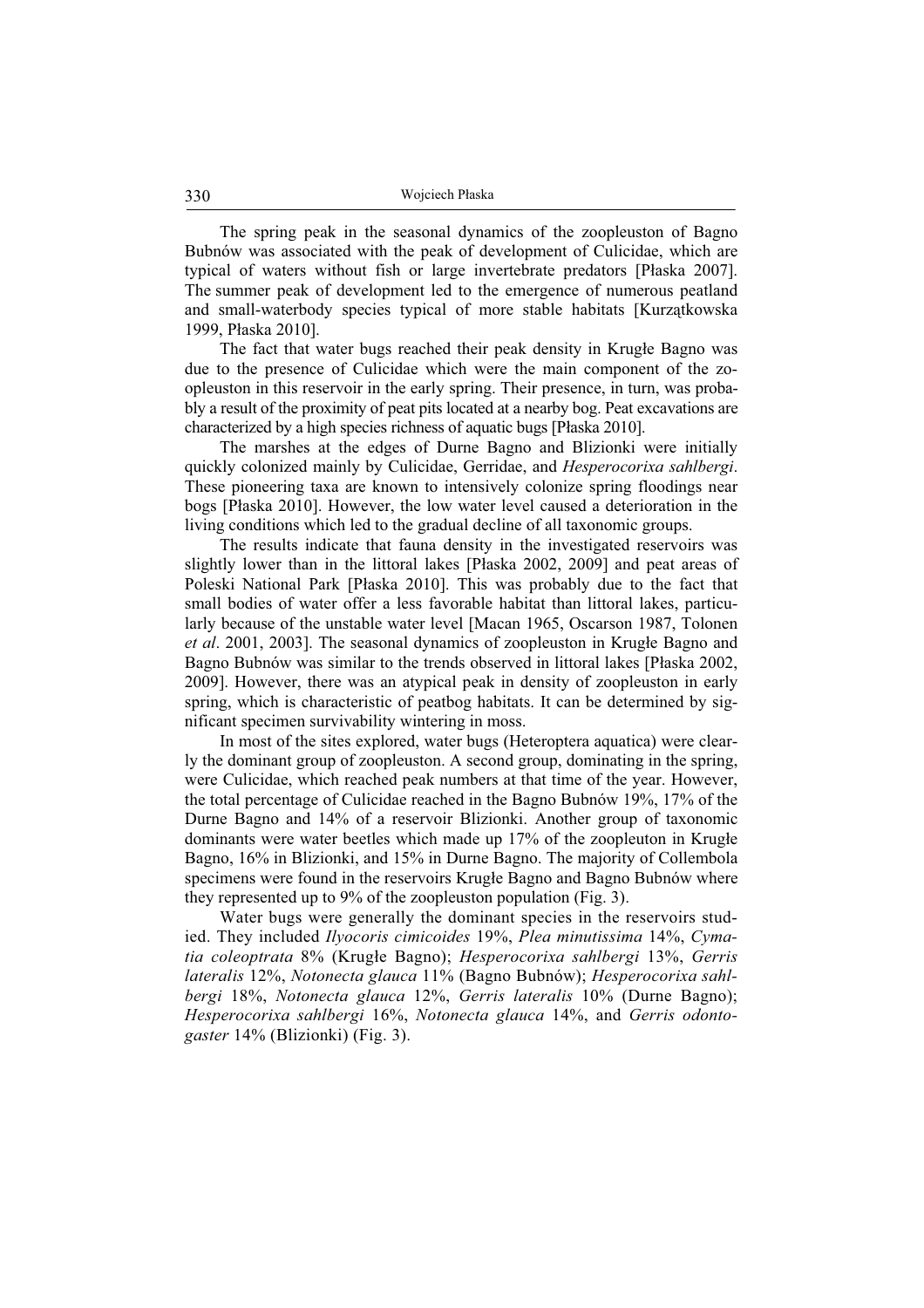

Fig. 3. Percentage share of species zoopleuston in investigated water bodies

Most of the species had a high number of hypopleuston representatives. Probably, the fact that the zone of rushes in the studied water bodies was underdeveloped meant that species moving along the surface of water had a lower share in the general population.

The dominant taxa in the investigated localities are characteristic of this type of habitat and have also been reported in other regions of Poland [Biesiadka and Moroz 1996, Kurzątkowska 1999]. A very low share of Collembola and Diptera is also typical, due to the variable size of the water bodies.

The investigated water bodies can be divided into two groups according to their dominant species and progress of development: (1) stable, populated by small-reservoir species and (2) peatland with two peaks of development. The second group is inhabited by pioneer taxa and peatland species, which occurred by collapse of the population in the second half of the growing season due to the low water level.

# **CONCLUSIONS**

1. Twenty three taxa of zoopleuston were found in the investigated water bodies. They were divided into four taxonomic groups, with two species very rarely encountered in the fauna of Poland: *Notonecta lutea* and *Microvelia buenoi*.

2. The highest species richness was observed in the reservoir Krughe Bagno, and the lowest in the water reservoir Blizionki. This was due to habitat conditions in the studied water bodies.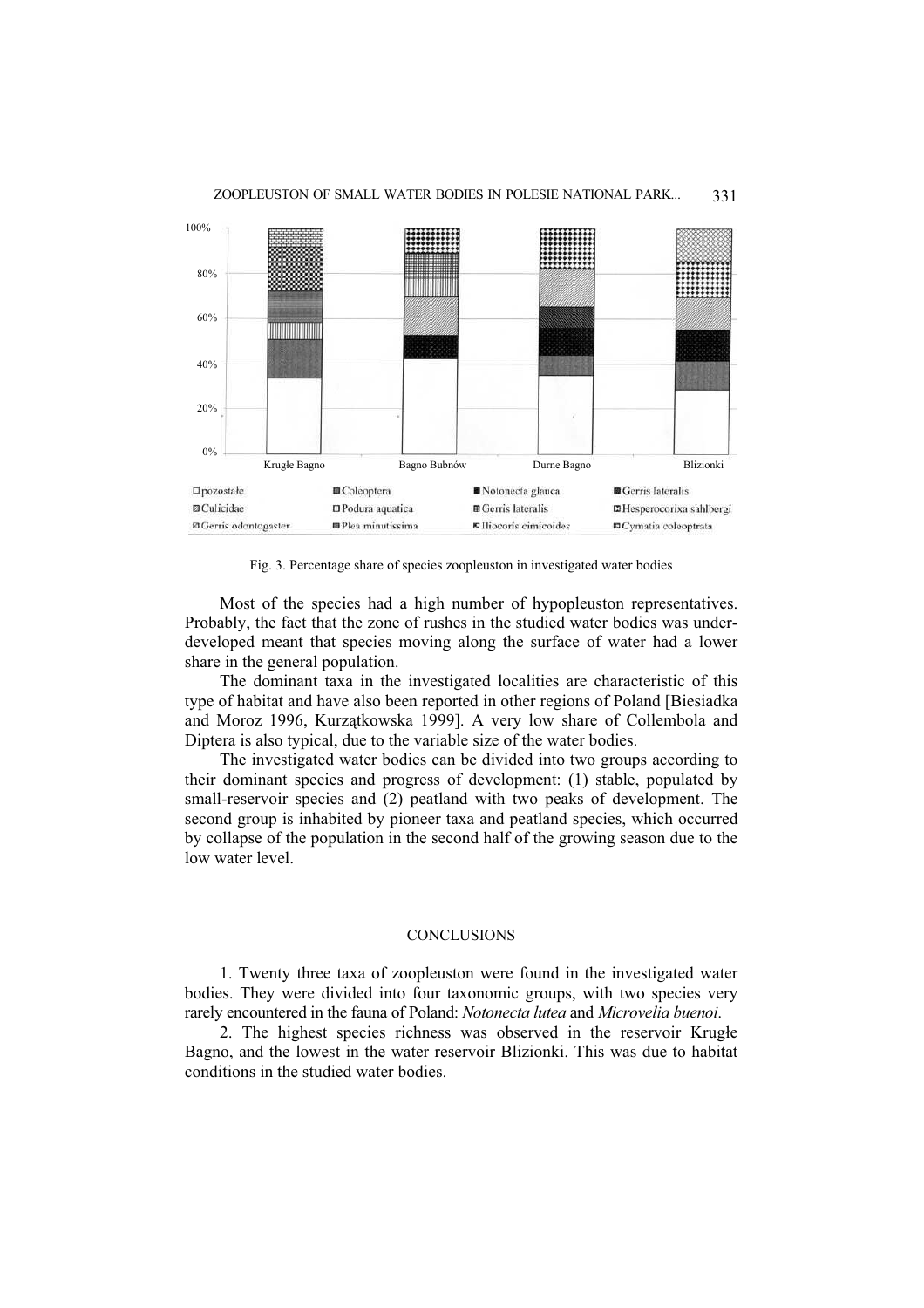3. The dynamics of the population of the water reservoirs with stable water levels was characterized by two peaks: a spring peak in May and a late summer peak in August and September. The observed dynamics was related to the seasonal cycle of development of pleuston insects.

4. In the reservoirs with unstable water levels, the number of zoopleustonic organisms increased only in spring, after which a collapse of the population was observed.

5. In all the reservoirs, water bugs were the dominant taxonomic group. In the seasonal reservoirs, a significant share of Culicidae was also found.

#### REFERENCES

- Biesiadka E., Moroz M., 1996. A preliminary description of water bugs (*Heteroptera*) of the Zehlau peatbog. Uniw. in Kaliningrad, p. 39–41.
- Jaczewski T. Wróblewski A., 1977. A revised keys to the polish insect . XVIII. Water bugs *Heteroptera* (in Polish). PWN, Warszawa – Wrocáaw, 67 pp.
- Kurzątkowska A., 1994. Water bugs (*Heteroptera*) pterygopolimorphyzm problems (in Polish). Pol. Pismo Ent. 63, 259–267.
- Kurzątkowska A., 1999. Water bugs (*Heteroptera*) of high bogs and transitional moors of Masurian Lake District. Pol. Pismo Ent. 68, 349–369.
- Macan T.T., 1965. Predation as a factor in the ecology of water bugs. J. Anim. Ecol., 34, 691–698.
- Oscarson H.G., 1987. Habitat segregation in a water boatman (*Corixidae*) assemblage the role of predation. Oikos 49, 133–140.
- Páaska W., 2002. Seasonal changes of zoopleuston in the shallow littoral zone in the UĞciwierz Lake (Lublin Polesie Region). Acta Agrophysica 67, 245–248.
- PáaskaW., 2007. Macroinvertebraters colonization artificial water bodies preliminary research. Teka Kom. Ochr. Kszt. ĝrod. Przyr. 4, 198–204
- Páaska W., 2009. The qualitative and quantitative structure of *Heteroptera aquatica* in the shallow littoral of selected water bodies in Łęczna-Włodawa Lake District. Teka Kom. Ochr. Kszt. ĝrod. Przyr. 6, 228–234.
- Páaska W., 2010. Preliminary researches of zoopleuston in peatbog pools of Polesie National Park and its protection zone. Teka Kom. Ochr. Kszt. ĝrod. Przyr. 7, 130–136.
- Radwan S., Kornijów R., 1998. Hydrobiological features of lakes the current state and direction of changes, in: The Łęczna-Włodawa lakes. Nature monography (in Polish). UMCS Press, p. 129–145.
- Tolonen K.T., Hämäläinen H., Holopainen I.J., Mikkonen K., Karjalainen J., 2003. Body size and substrate association of littoral insect in relation to vegetation structure. Hydrobiologia 499, 179–190.
- Tolonen K. T., Hämäläinen H., Holopainen I. J., Karialainen J., 2001. Influences of habitat type and environmental variables on littoral macroinvertebrate communities in a large lake system, Arch. Hydrobiol. 152, 39–67.
- Wróblewski A., 1980. Freshwater fauna of Poland. Water bugs (*Heteroptera*) (in Polish). PWN Warszawa – Poznań, 157 pp.